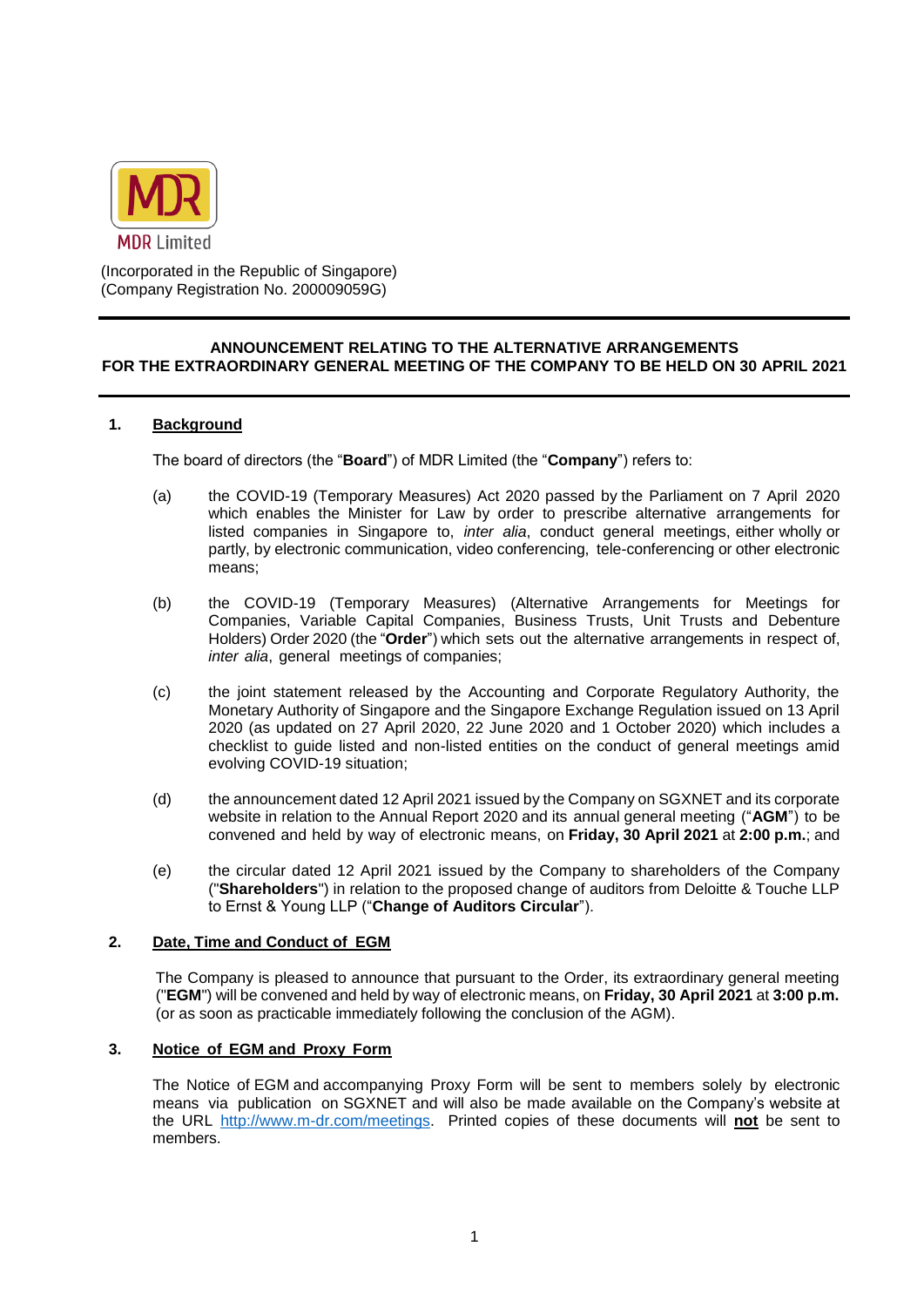# **4. No personal attendance at EGM**

Due to the current COVID-19 restriction orders in Singapore, members will **not** be able to attend the EGM in person.

## **5. Alternative arrangements for participation at the EGM**

Shareholders will not be able to ask questions at the EGM "live" and there will be no "live" voting at the EGM. As such, alternative arrangements have been put in place to allow members to participate in the EGM by:

- (a) observing or listening to the EGM proceedings through a "live" audio-visual webcast via their mobile phones, tablets or computers, or "live" audio-only stream via their mobile phones or telephones;
- (b) submitting questions in advance of the EGM; and/or
- (c) appointing the Chairman of the EGM as proxy to attend, speak and vote on their behalf at the EGM.

Please refer to the "Key Dates/Deadlines" in paragraph 8 of this announcement as well as the Notice of EGM and Proxy Form for more information on how to pre-register to attend the EGM, submit questions and appoint the Chairman of the EGM as proxy.

# **6. Arrangements for investors who hold shares through relevant intermediaries**

Investors who hold shares of the Company through relevant intermediaries (as defined in section 181 of the Companies Act, Chapter 50), including CPF and SRS investors, and who wish to participate in the EGM by (a) observing or listening to the EGM proceedings via "live" audio-visual webcast or "live" audio-only stream; (b) submitting questions in advance of the EGM; and/or (c) appointing the Chairman of the EGM as proxy to attend, speak and vote on their behalf at the EGM, should contact the relevant intermediary (which would include, in the case of CPF and SRS investors, their respective CPF Agent Banks and SRS Operators) through which they hold such shares as soon as possible in order to make the necessary arrangements for them to participate in the EGM.

CPF and SRS investors who wish to appoint the Chairman of the EGM as proxy should approach their respective CPF Agent Banks and SRS Operators to submit their votes at least seven (7) working days before the date of the EGM.

## **7. Change of Auditors Circular**

The Change of Auditors Circular has been made available on SGXNET and may be accessed at the Company's website by clicking on the link for "Change of Auditors Circular" at the URL [http://www.m-dr.com/circulars.](http://www.m-dr.com/circulars)

## **8. Key Dates/Deadlines**

In summary, key dates/deadlines which members should take note of are set out in the table below:

| Key dates/deadlines                         | <b>Actions</b>                                                                                                                                                                                                                                                                 |
|---------------------------------------------|--------------------------------------------------------------------------------------------------------------------------------------------------------------------------------------------------------------------------------------------------------------------------------|
| From 12 April 2021 at 9:00 a.m.<br>(Monday) | <b>Pre-registration and Questions</b><br>Members (including CPF/SRS investors) may begin<br>$\bullet$<br>to pre-register at the URL<br>https://online.meetings.vision/mdr-registration for<br>"live" audio-visual webcast / "live" audio-only stream<br>of the EGM proceedings |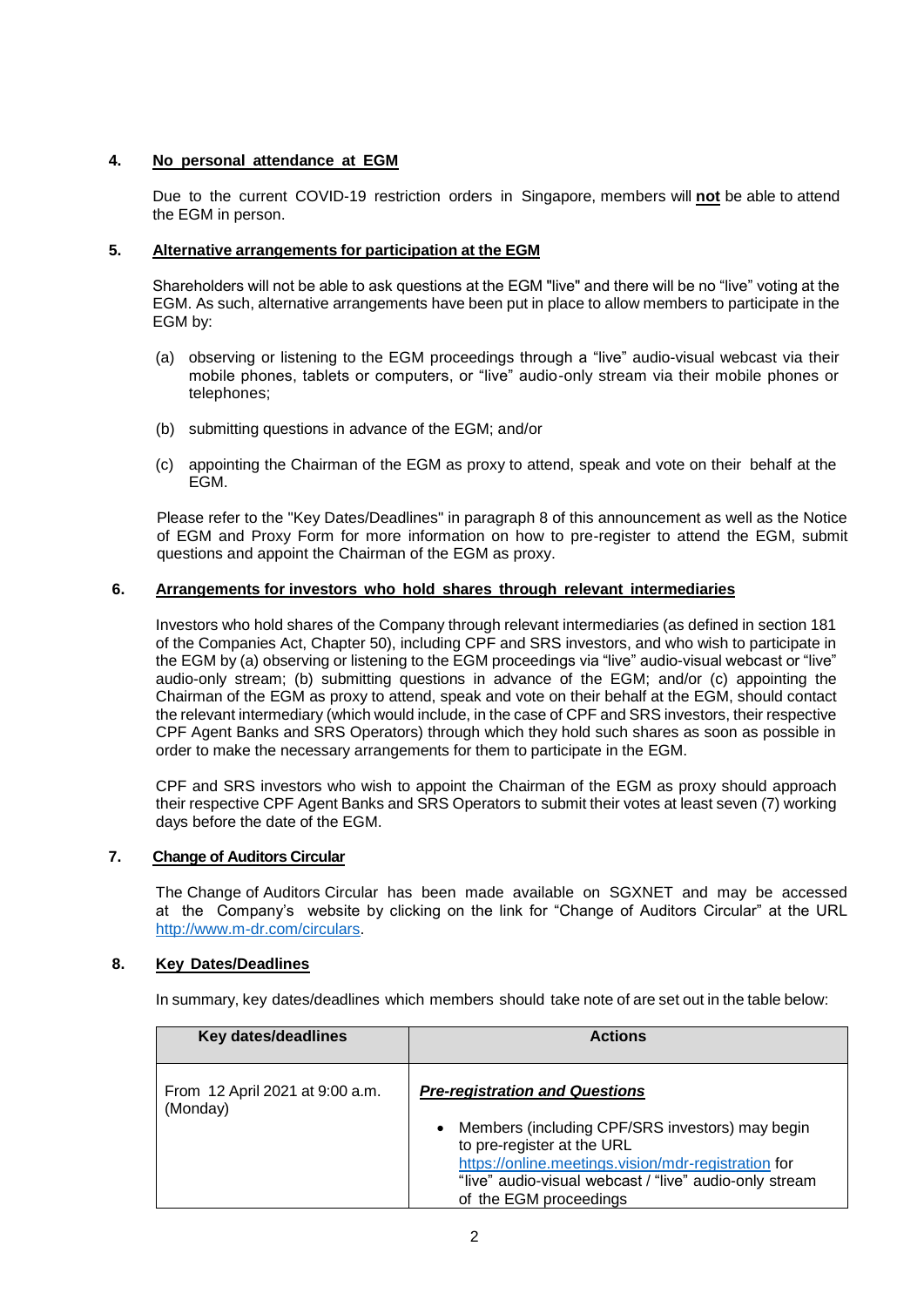| Members (including CPF/SRS investors) may begin<br>$\bullet$<br>to submit questions related to the resolution(s) to be<br>tabled for approval at the EGM in the following<br>manner:<br>via the online submission at the URL<br>$\circ$<br>https://online.meetings.vision/mdr-registration;<br>or<br>by post, by depositing at the registered office of<br>$\circ$<br>the Company at mDR Limited, 53 Ubi Crescent,<br>Singapore 408594, Attn. Company Secretary;<br>or<br>by email to corporate affairs @m-dr.com.<br>$\circ$                                                                                                                                                                                                                                                                                                                                                                                                                                                                                             |
|---------------------------------------------------------------------------------------------------------------------------------------------------------------------------------------------------------------------------------------------------------------------------------------------------------------------------------------------------------------------------------------------------------------------------------------------------------------------------------------------------------------------------------------------------------------------------------------------------------------------------------------------------------------------------------------------------------------------------------------------------------------------------------------------------------------------------------------------------------------------------------------------------------------------------------------------------------------------------------------------------------------------------|
| The Company will endeavour to address<br>all<br>substantial and relevant questions relating to the<br>resolution(s) to be tabled for approval at the EGM as<br>received from Shareholders in advance of the EGM,<br>either during the EGM or prior to the same by<br>publishing the Company's responses on SGXNET<br>and the Company's website at the URL http://www.m-<br>dr.com/meetings.                                                                                                                                                                                                                                                                                                                                                                                                                                                                                                                                                                                                                               |
| Please note that Shareholders will not be able to ask<br>questions at the EGM during the "live" webcast and<br>audio-only stream, and therefore it is important for<br>Shareholders who wish to ask questions to submit<br>their questions in advance of the EGM.                                                                                                                                                                                                                                                                                                                                                                                                                                                                                                                                                                                                                                                                                                                                                         |
| In view of the current COVID-19 situation and the related<br>safe distancing measures which may make it difficult to<br>submit questions by post, Shareholders are strongly<br>encouraged to submit their questions via the pre-<br>registration website or by email.                                                                                                                                                                                                                                                                                                                                                                                                                                                                                                                                                                                                                                                                                                                                                     |
| <b>Proxy Forms</b>                                                                                                                                                                                                                                                                                                                                                                                                                                                                                                                                                                                                                                                                                                                                                                                                                                                                                                                                                                                                        |
| Members may begin to submit their Proxy Forms<br>appointing the Chairman of the EGM as their proxy<br>to attend, speak and vote on their behalf at the<br>EGM by appointing the Chairman of the EGM as<br>proxy. Members (whether individuals or corporates)<br>must give specific instructions as to voting, or<br>abstentions from voting, in respect of a resolution in<br>the Proxy Form, failing which the appointment will<br>be treated as invalid. The Proxy Form for the EGM<br>may be accessed at the Company's website at the<br>URL http://www.m-dr.com/meetings and has also<br>been made available on SGXNET. The duly<br>completed Proxy Form must be submitted to the<br>Company in the following manner:<br>If sent by post, must be deposited at the<br>$\circ$<br>registered office of the Company at mDR<br>Limited, 53 Ubi Crescent, Singapore 408594,<br>Attn. Company Secretary; or<br>If sent electronically, be submitted via email to<br>$\circ$<br>the Company at corporate affairs @m-dr.com. |
| In view of the current COVID-19 situation and the related<br>safe distancing measures in Singapore which may<br>make it difficult for members to submit completed                                                                                                                                                                                                                                                                                                                                                                                                                                                                                                                                                                                                                                                                                                                                                                                                                                                         |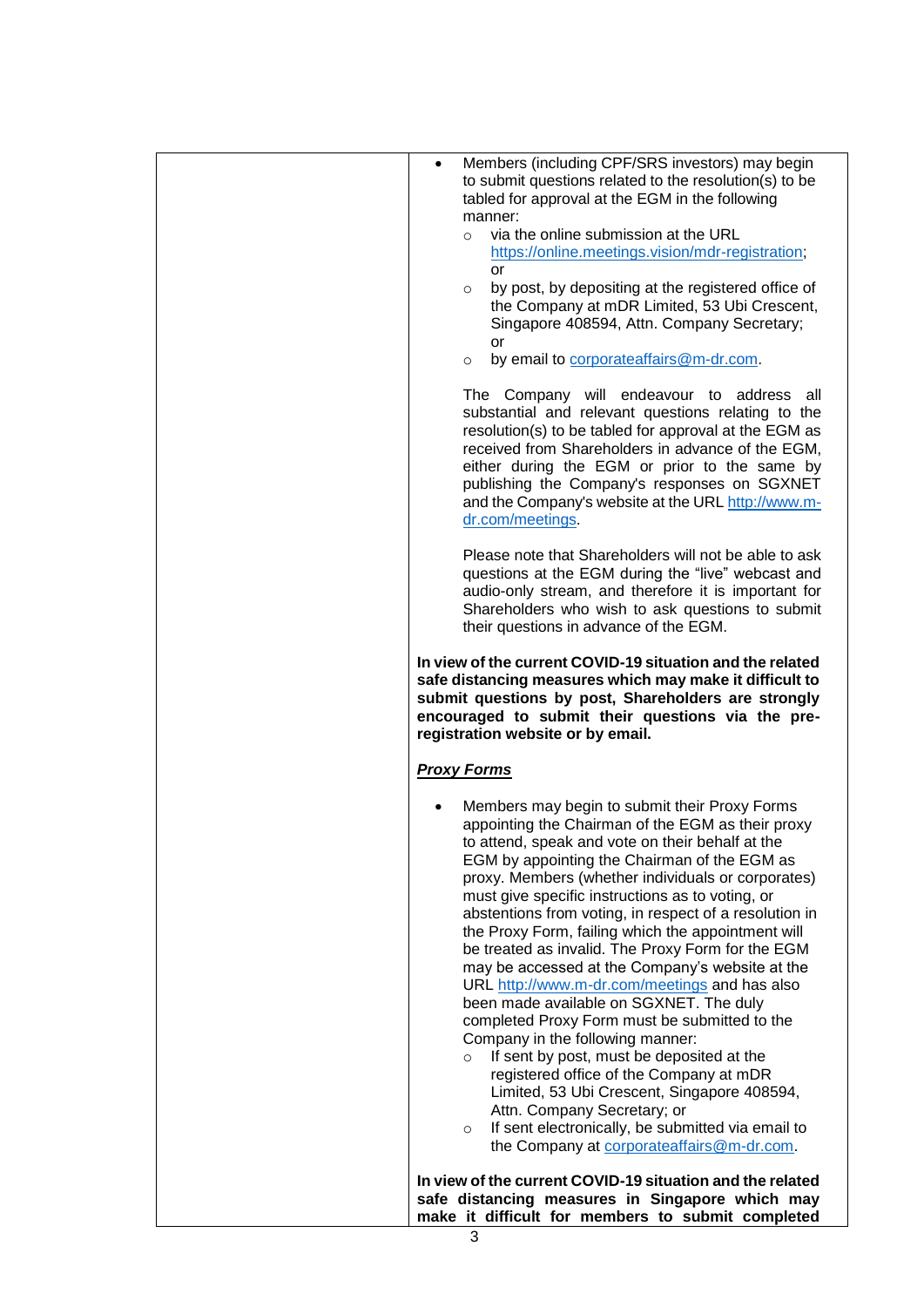|                                                                                                                                                                                                                 | Proxy Form by post, members are strongly encouraged<br>to submit completed Proxy Form electronically via<br>email.                                                                                                                                                                                                                                                                                                                                               |
|-----------------------------------------------------------------------------------------------------------------------------------------------------------------------------------------------------------------|------------------------------------------------------------------------------------------------------------------------------------------------------------------------------------------------------------------------------------------------------------------------------------------------------------------------------------------------------------------------------------------------------------------------------------------------------------------|
| Before 20 April 2021 at 5:00<br>p.m. (Tuesday)                                                                                                                                                                  | Deadline for CPF and SRS investors who wish to appoint<br>the Chairman of the EGM as their proxy to approach their<br>relevant CPF Agent Banks and SRS Operators to submit<br>their votes (at least seven (7) working days before the date<br>of the EGM)                                                                                                                                                                                                        |
| Before 27 April 2021 at 3:00<br>p.m. (Tuesday)                                                                                                                                                                  | Deadline for:<br>Members to submit questions for the EGM; and<br>Members to pre-register for "live" audio-visual<br>$\bullet$<br>webcast or "live" audio-only stream of the EGM<br>proceedings                                                                                                                                                                                                                                                                   |
| By 27 April 2021 at 3:00 p.m.<br>(Tuesday)                                                                                                                                                                      | Deadline for:<br>Members to submit their Proxy Form appointing the<br>Chairman to attend, speak and vote on their behalf at<br>the EGM. Members who wish to cast their votes at the<br>EGM are reminded that Proxy Form for the EGM is to<br>be completed and submitted.                                                                                                                                                                                         |
| By 29 April 2021 at 10:00 a.m.<br>(Thursday)                                                                                                                                                                    | • Following authentication of their status as members,<br>authenticated members to receive email instructions<br>on how to access the "live" audio-visual webcast or<br>"live" audio-only stream of the EGM proceedings<br>("Confirmation Email").<br>Members who do not receive the Confirmation Email<br>by 10.00 a.m. on 29 April 2021 should contact the<br>Company, by phone at +65 6347 8911 / +65 9736<br>1264, or by email at corporateaffairs@m-dr.com. |
| 30 April 2021, 3:00 p.m. (or as<br>soon as practicable<br>immediately following the<br>conclusion of the AGM of the<br>Company to be held at 2:00<br>p.m. on the same date and by<br>electronic means) (Friday) | • Click on the link in the Confirmation Email and enter the<br>login credentials to access the "live" audio-visual<br>webcast of the EGM proceedings; or<br>Call the toll-free phone number in the Confirmation<br>$\bullet$<br>Email and, when prompted, enter the conference code<br>to access the "live" audio-only stream of the EGM<br>proceedings                                                                                                          |
| By 29 May 2021                                                                                                                                                                                                  | Minutes of the EGM to be published on SGXNET and the<br>Company's website at the URL http://www.m-<br>dr.com/meetings                                                                                                                                                                                                                                                                                                                                            |